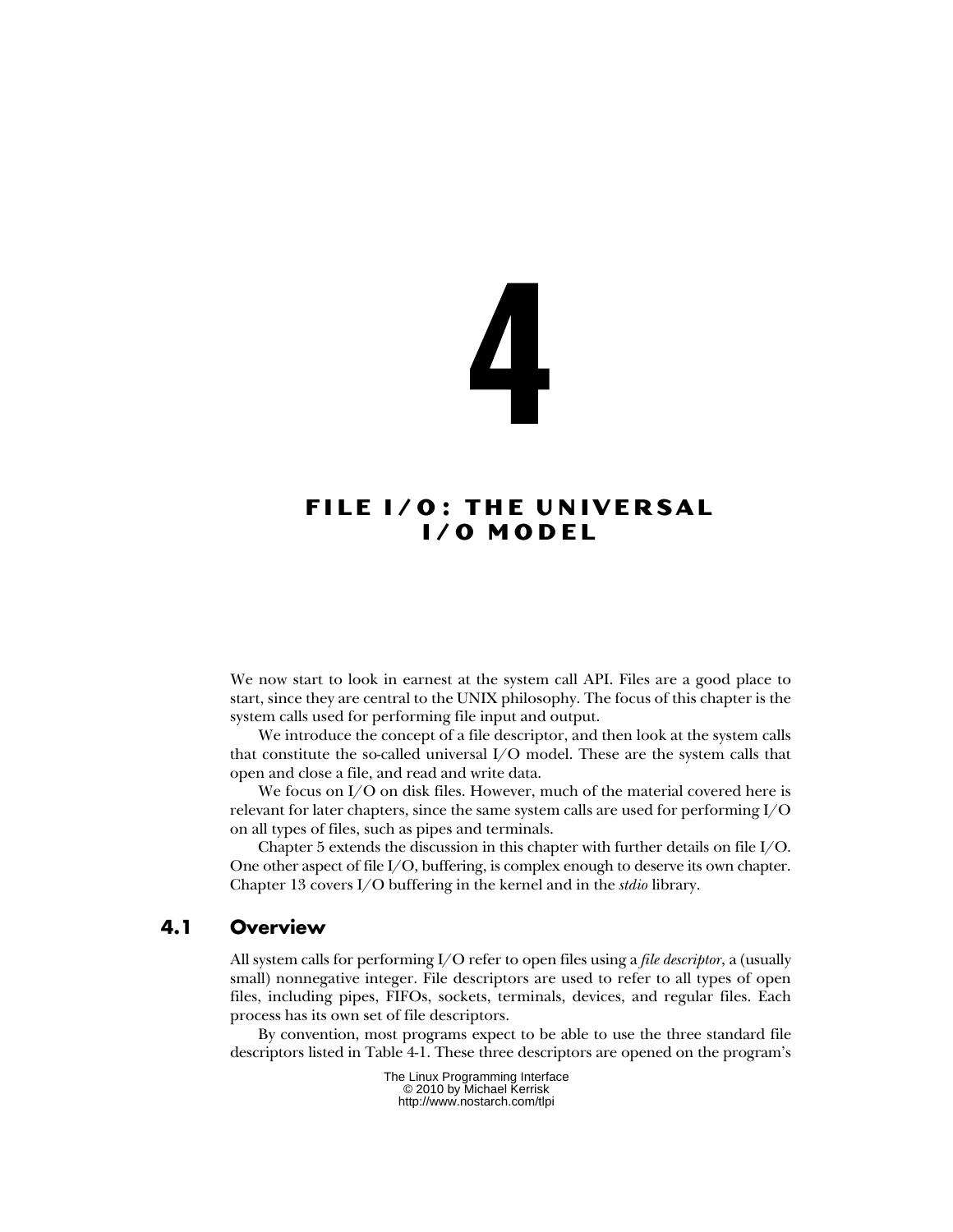<span id="page-1-0"></span>behalf by the shell, before the program is started. Or, more precisely, the program inherits copies of the shell's file descriptors, and the shell normally operates with these three file descriptors always open. (In an interactive shell, these three file descriptors normally refer to the terminal under which the shell is running.) If I/O redirections are specified on a command line, then the shell ensures that the file descriptors are suitably modified before starting the program.

**Table 4-1:** Standard file descriptors

| File descriptor   Purpose |                                          | <b>POSIX</b> name stdio stream |        |
|---------------------------|------------------------------------------|--------------------------------|--------|
|                           | standard input                           | STDIN FILENO                   | stdin  |
|                           | standard output   STDOUT_FILENO   stdout |                                |        |
| 9                         | standard error                           | STDERR FILENO                  | stderr |

When referring to these file descriptors in a program, we can use either the numbers  $(0, 1, \text{or } 2)$  or, preferably, the POSIX standard names defined in  $\langle$ unistd.h>.

> Although the variables *stdin, stdout,* and *stderr* initially refer to the process's standard input, output, and error, they can be changed to refer to any file by using the freopen() library function. As part of its operation, free pen() may change the file descriptor underlying the reopened stream. In other words, after an freopen() on stdout, for example, it is no longer safe to assume that the underlying file descriptor is still 1.

The following are the four key system calls for performing file  $I/O$  (programming languages and software packages typically employ these calls only indirectly, via I/O libraries):

- $fd = open(pathname, flags, mode)$  opens the file identified by *pathname*, returning a file descriptor used to refer to the open file in subsequent calls. If the file doesn't exist,  $open()$  may create it, depending on the settings of the *flags* bitmask argument. The *flags* argument also specifies whether the file is to be opened for reading, writing, or both. The mode argument specifies the permissions to be placed on the file if it is created by this call. If the  $open()$  call is not being used to create a file, this argument is ignored and can be omitted.
- *numread*  $= read(fd, buffer, count)$  reads at most *count* bytes from the open file referred to by fd and stores them in *buffer*. The read() call returns the number of bytes actually read. If no further bytes could be read (i.e., end-of-file was encountered), *read*() returns 0.
- numwritten  $=$  write(fd, buffer, count) writes up to count bytes from buffer to the open file referred to by  $fd$ . The *write*() call returns the number of bytes actually written, which may be less than count.
- *status* = *close(fd)* is called after all I/O has been completed, in order to release the file descriptor fd and its associated kernel resources.

Before we launch into the details of these system calls, we provide a short demon-stration of their use in [Listing 4-1.](#page-2-0) This program is a simple version of the  $cp(1)$ command. It copies the contents of the existing file named in its first commandline argument to the new file named in its second command-line argument.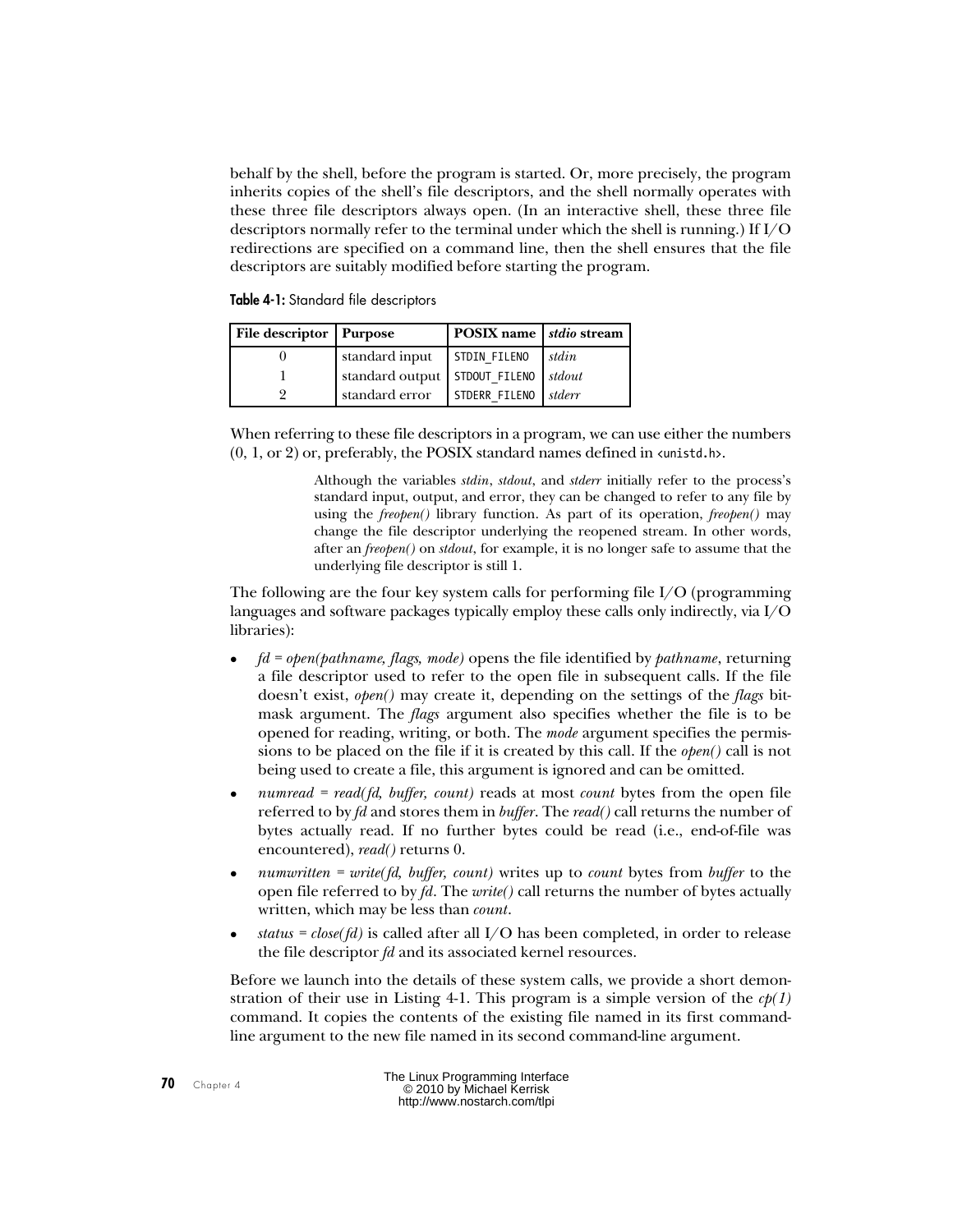<span id="page-2-0"></span>We can use the program in Listing 4-1 as follows:

#### \$ **./copy oldfile newfile**

Listing 4-1: Using I/O system calls

```
 fileio/copy.c
#include <sys/stat.h>
#include <fcntl.h>
#include "tlpi hdr.h"
#ifndef BUF SIZE /* Allow "cc -D" to override definition */
#define BUF_SIZE 1024
#endif
int
main(int argc, char *argv[])
{
     int inputFd, outputFd, openFlags;
     mode_t filePerms;
     ssize_t numRead;
    char buf[BUF SIZE];
    if (argc != 3 || strcmp(argv[1], "--help") == 0)
         usageErr("%s old-file new-file\n", argv[0]);
     /* Open input and output files */
    inputFd = open(argv[1], 0 RDOMLY);if (inputFd == -1)
        errExit("opening file %s", argv[1]);
     openFlags = O_CREAT | O_WRONLY | O_TRUNC;
     filePerms = S_IRUSR | S_IWUSR | S_IRGRP | S_IWGRP |
                S_IROTH \vert S_IWOTH; /* rw-rw-rw- */
     outputFd = open(argv[2], openFlags, filePerms);
    if (outputFd == -1)
         errExit("opening file %s", argv[2]);
     /* Transfer data until we encounter end of input or an error */
    while ((numRead = read(inputFd, buf, BUF SIZE)) > 0)
         if (write(outputFd, buf, numRead) != numRead)
             fatal("write() returned error or partial write occurred");
    if (numRead == -1)
         errExit("read");
    if (close(inputFd) == -1) errExit("close input");
    if (close(outputFd) == -1) errExit("close output");
    exit(EXIT_SUCCESS);
}
```
**fileio/copy.c**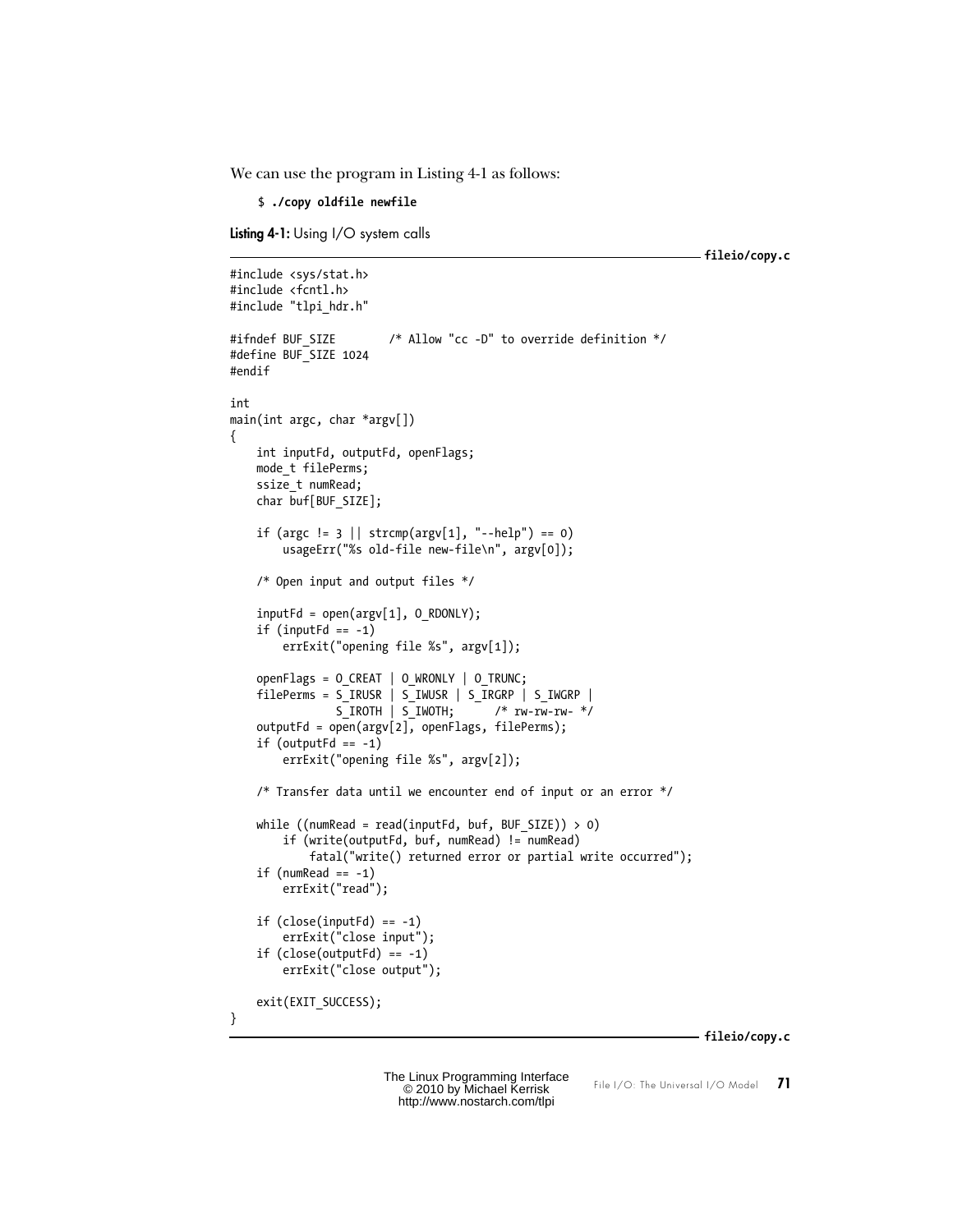# **4.2 Universality of I/O**

One of the distinguishing features of the UNIX I/O model is the concept of universality of I/O. This means that the same four system calls—open(), read(), write(), and  $close$ )—are used to perform I/O on all types of files, including devices such as terminals. Consequently, if we write a program using only these system calls, that program will work on any type of file. For example, the following are all valid uses of the program in [Listing 4-1:](#page-2-0)

| S ./copy test test.old         | Copy a regular file                             |
|--------------------------------|-------------------------------------------------|
| \$./copy a.txt /dev/tty        | Copy a regular file to this terminal            |
| \$./copy /dev/tty b.txt        | Copy input from this terminal to a regular file |
| \$ ./copy /dev/pts/16 /dev/tty | Copy input from another terminal                |

Universality of  $I/O$  is achieved by ensuring that each file system and device driver implements the same set of  $I/O$  system calls. Because details specific to the file system or device are handled within the kernel, we can generally ignore device-specific factors when writing application programs. When access to specific features of a file system or device is required, a program can use the catchall ioctl() system call [\(Section 4.8\)](#page-17-0), which provides an interface to features that fall outside the universal I/O model.

# **4.3 Opening a File: open()**

The *open*() system call either opens an existing file or creates and opens a new file.

```
#include <sys/stat.h>
#include <fcntl.h>
int open(const char *pathname, int flags, ... /* mode_t mode */);
                               Returns file descriptor on success, or –1 on error
```
The file to be opened is identified by the *pathname* argument. If *pathname* is a symbolic link, it is dereferenced. On success,  $open()$  returns a file descriptor that is used to refer to the file in subsequent system calls. If an error occurs,  $open()$  returns  $-1$ and errno is set accordingly.

The *flags* argument is a bit mask that specifies the *access mode* for the file, using one of the constants shown in [Table 4-2.](#page-4-0)

> Early UNIX implementations used the numbers 0, 1, and 2 instead of the names shown in [Table 4-2.](#page-4-0) Most modern UNIX implementations define these constants to have those values. Thus, we can see that O\_RDWR is not equivalent to O\_RDONLY | O\_WRONLY; the latter combination is a logical error.

When  $open()$  is used to create a new file, the mode bit-mask argument specifies the permissions to be placed on the file. (The *mode\_t* data type used to type *mode* is an integer type specified in SUSv3.) If the *open()* call doesn't specify 0 CREAT, mode can be omitted.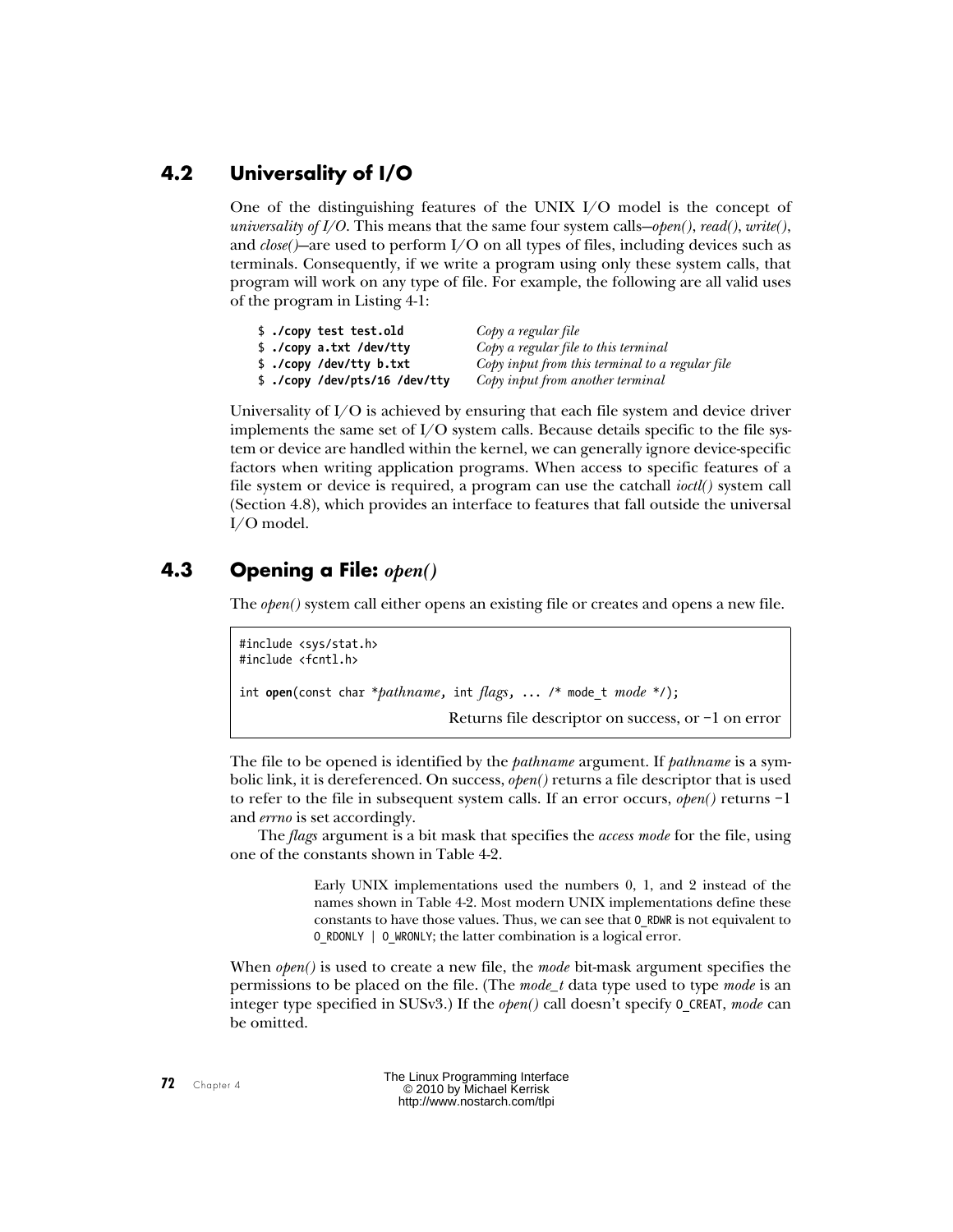<span id="page-4-0"></span>**Table 4-2:** File access modes

| <b>Access mode Description</b> |                                            |  |
|--------------------------------|--------------------------------------------|--|
| O RDONLY                       | Open the file for reading only             |  |
| O WRONLY                       | Open the file for writing only             |  |
| 0_RDWR                         | Open the file for both reading and writing |  |

We describe file permissions in detail in Section 15.4. Later, we'll see that the permissions actually placed on a new file depend not just on the *mode* argument, but also on the process umask (Section 15.4.6) and the (optionally present) default access control list (Section 17.6) of the parent directory. In the meantime, we'll just note that the *mode* argument can be specified as a number (typically in octal) or, preferably, by ORing (|) together zero or more of the bit-mask constants listed in Table 15-4, on page 295.

Listing 4-2 shows examples of the use of open(), some of which employ additional flags bits that we describe shortly.

**Listing 4-2:** Examples of the use of *open()* 

```
 /* Open existing file for reading */
 fd = open("startup", O_RDONLY);
 if (fd == -1)
     errExit("open");
/* Open new or existing file for reading and writing, truncating to zero 
   bytes; file permissions read+write for owner, nothing for all others */
fd = open("myfile", 0 RDW | 0 CREAT | 0 TRUNC, S IRUSR | SIWUSR);if (fd == -1) errExit("open");
 /* Open new or existing file for writing; writes should always
    append to end of file */
fd = open("w.log", 0 WRONLY | 0 CREAT | 0 APPEND,S IRUSR | S IWUSR);
 if (fd == -1)
     errExit("open");
```
### **File descriptor number returned by open()**

SUSv3 specifies that if open() succeeds, it is guaranteed to use the lowest-numbered unused file descriptor for the process. We can use this feature to ensure that a file is opened using a particular file descriptor. For example, the following sequence ensures that a file is opened using standard input (file descriptor 0).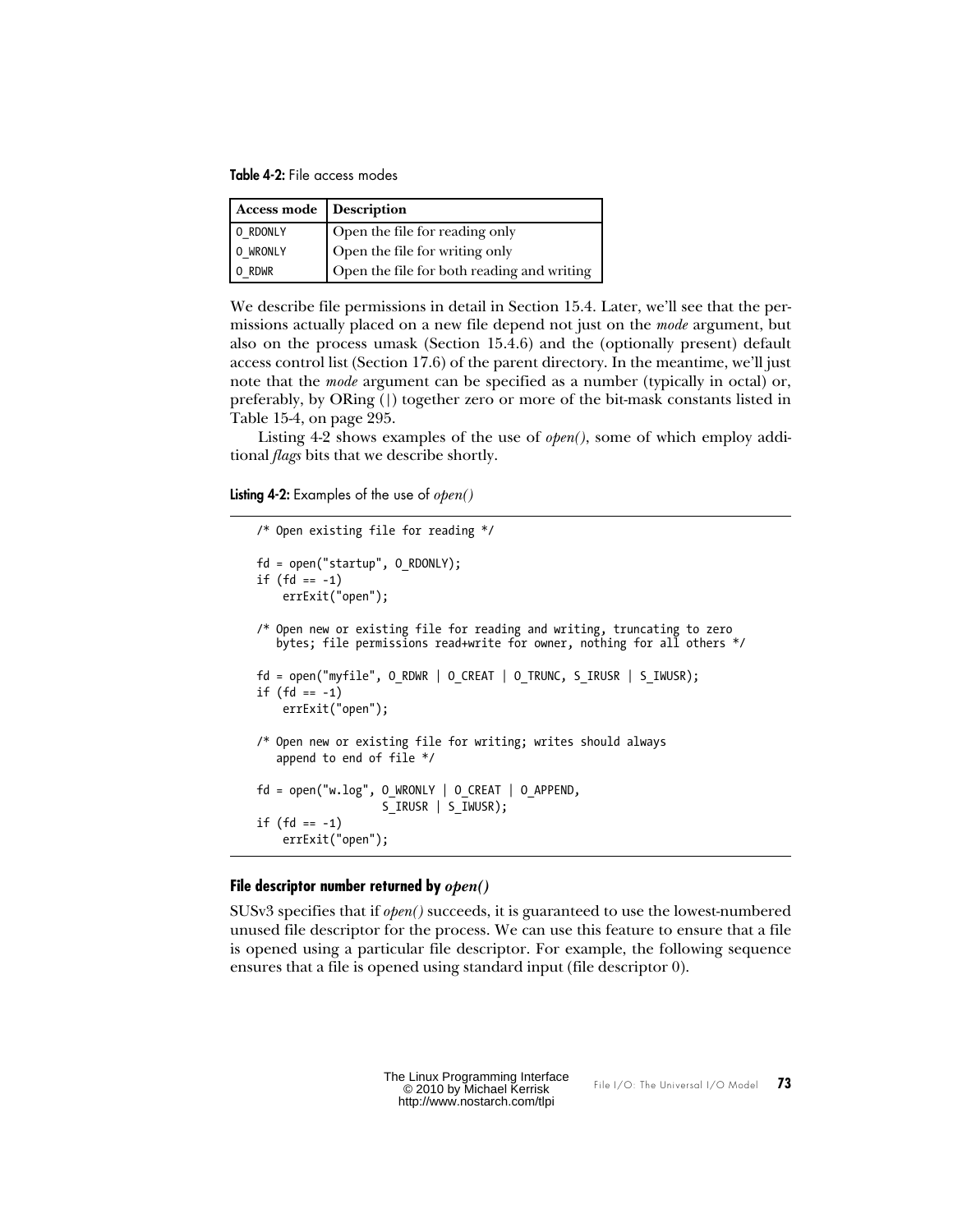```
if (close(STDIN FILENO) == -1) / /* Close file descriptor 0 */
     errExit("close");
fd = open(pathname, O_RDONLY);
if (fd == -1)
     errExit("open");
```
Since file descriptor 0 is unused,  $open()$  is guaranteed to open the file using that descriptor. In Section 5.5, we look at the use of  $dup2()$  and  $fcntI()$  to achieve a similar result, but with more flexible control over the file descriptor used. In that section, we also show an example of why it can be useful to control the file descriptor on which a file is opened.

## **4.3.1 The open() flags Argument**

In some of the example  $open()$  calls shown in [Listing 4-2,](#page-4-0) we included other bits ( $0$ \_CREAT,  $0$ \_TRUNC, and  $0$ \_APPEND) in *flags* in addition to the file access mode. We now consider the flags argument in more detail. Table 4-3 summarizes the full set of constants that can be bit-wise ORed  $($ ] in *flags*. The final column indicates which of these constants are standardized in SUSv3 or SUSv4.

| Flag        | <b>Purpose</b>                                                   | SUS? |
|-------------|------------------------------------------------------------------|------|
| 0_RDONLY    | Open for reading only                                            | v3   |
| O WRONLY    | Open for writing only                                            | v3   |
| O RDWR      | Open for reading and writing                                     | v3   |
| O_CLOEXEC   | Set the close-on-exec flag (since Linux 2.6.23)                  | v4   |
| O CREAT     | Create file if it doesn't already exist                          | v3   |
| O DIRECTORY | Fail if <i>pathname</i> is not a directory                       | v4   |
| O EXCL      | With 0 CREAT: create file exclusively                            | v3   |
| O LARGEFILE | Used on 32-bit systems to open large files                       |      |
| O_NOCTTY    | Don't let <i>pathname</i> become the controlling terminal        | v3   |
| O NOFOLLOW  | Don't dereference symbolic links                                 | v4   |
| O TRUNC     | Truncate existing file to zero length                            | v3   |
| O APPEND    | Writes are always appended to end of file                        | v3   |
| O ASYNC     | Generate a signal when $I/O$ is possible                         |      |
| O_DIRECT    | File $I/O$ bypasses buffer cache                                 |      |
| 0_DSYNC     | Provide synchronized I/O data integrity (since Linux 2.6.33)     | v3   |
| O NOATIME   | Don't update file last access time on read() (since Linux 2.6.8) |      |
| O NONBLOCK  | Open in nonblocking mode                                         | v3   |
| O SYNC      | Make file writes synchronous                                     | v3   |

Table 4-3: Values for the *flags* argument of *open()*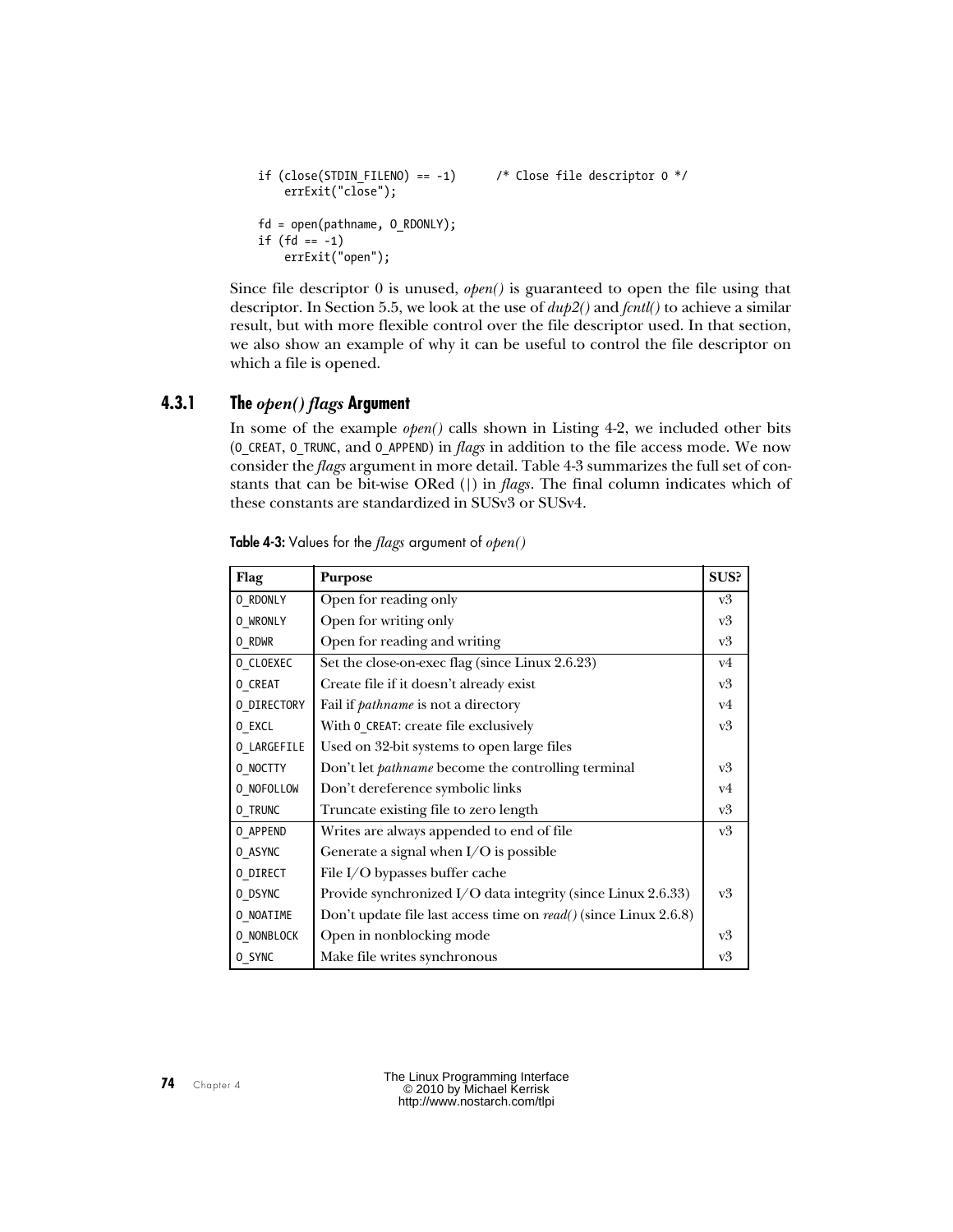The constants in Table 4-3 are divided into the following groups:

- File access mode flags: These are the 0\_RDONLY, 0\_WRONLY, and 0\_RDWR flags described earlier. Only one of these values should be specified in *flags*. The access mode can be retrieved using the  $fentl()$  F\_GETFL operation (Section 5.3).
- File creation flags: These are the flags shown in the second part of Table 4-3. They control various aspects of the behavior of the *open*() call itself. These flags can't be retrieved or changed.
- Open file status flags: These are the remaining flags in Table 4-3. They affect the semantics of subsequent I/O system calls and can be retrieved and modified using the  $fentl()$  F\_GETFL and F\_SETFL operations (Section 5.3). These flags are sometimes simply called the *file status flags*.

Since kernel 2.6.22, the Linux-specific files in the directory /proc/PID/fdinfo can be read to obtain information about the file descriptors of any process on the system. There is one file in this directory for each of the process's open file descriptors, with a name that matches the number of the descriptor. The pos field in this file shows the current file offset (Section 4.7). The flags field is an octal number that shows the file access mode flags and open file status flags. (To decode this number, we need to look at the numeric values of these flags in the C library header files.)

Details for the flags constants are as follows:

O\_APPEND

Writes are always appended to the end of the file. We discuss the significance of this flag in Section 5.1.

O\_ASYNC

Generate a signal when  $I/O$  becomes possible on the file descriptor returned by *open*(). This feature, termed *signal-driven I/O*, is available only for certain file types, such as terminals, FIFOs, and sockets. (The O\_ASYNC flag is not specified in SUSv3; however, it, or the older synonym, FASYNC, is found on most UNIX implementations.) On Linux, specifying the O\_ASYNC flag when calling  $open()$  has no effect. To enable signal-driven I/O, we must instead set this flag using the  $fentl$  F SETFL operation (Section 5.3). (Several other UNIX implementations behave similarly.) Refer to Section 63.3 for more information about the 0 ASYNC flag.

#### O\_CLOEXEC (since Linux 2.6.23)

Enable the close-on-exec flag (FD\_CLOEXEC) for the new file descriptor. We describe the FD\_CLOEXEC flag in Section 27.4. Using the O\_CLOEXEC flag allows a program to avoid additional  $fentl$  F GETFD and F SETFD operations to set the close-on-exec flag. It is also necessary in multithreaded programs to avoid the race conditions that could occur using the latter technique. These races can occur when one thread opens a file descriptor and then tries to mark it close-on-exec at the same time as another thread does a  $fork()$  and then an  $exec()$  of an arbitrary program. (Suppose that the second thread manages to both  $\text{fork}()$  and  $\text{exec}(')$  between the time the first thread opens the file descriptor and uses  $fentl()$  to set the close-on-exec flag.) Such races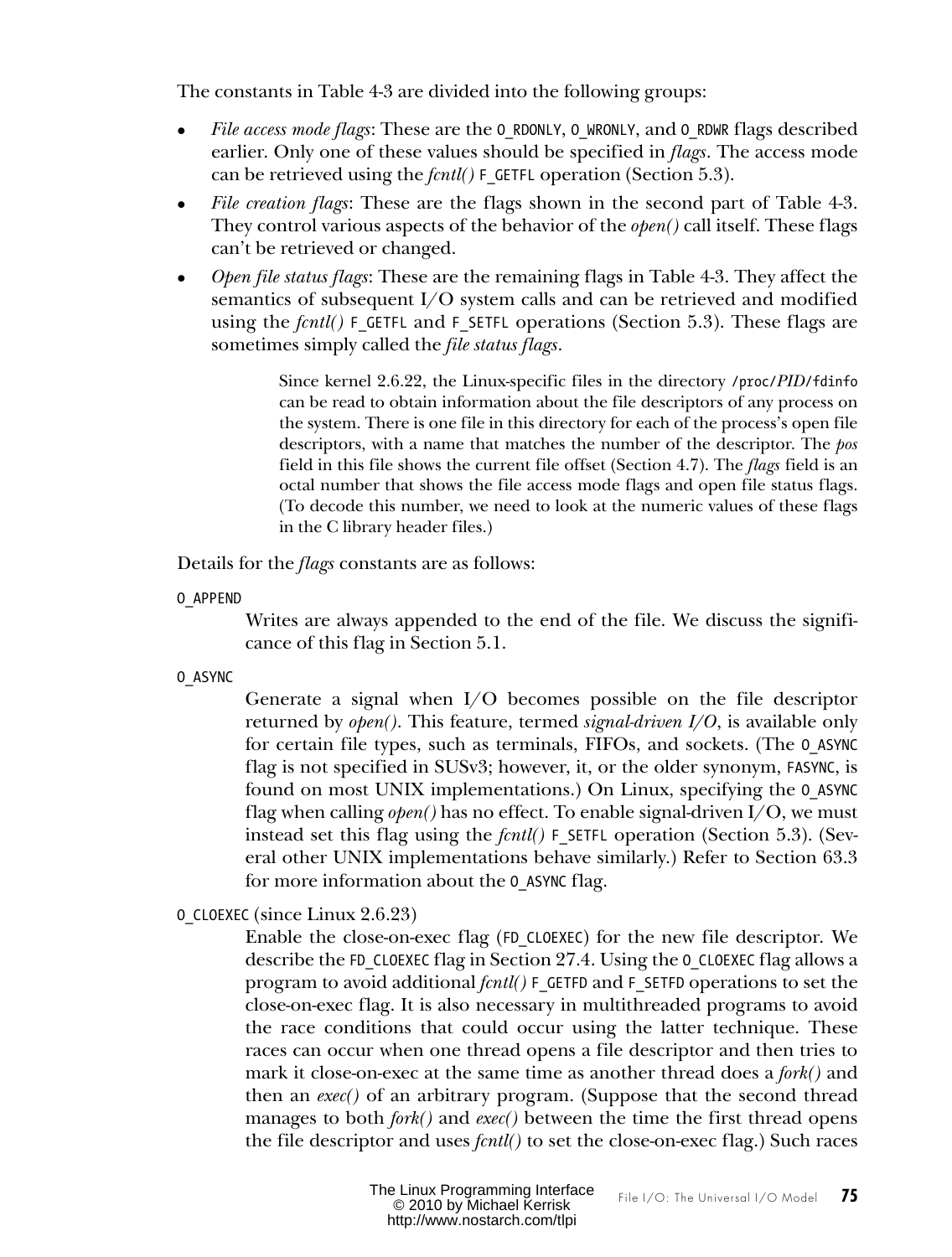could result in open file descriptors being unintentionally passed to unsafe programs. (We say more about race conditions in Section 5.1.)

O\_CREAT

If the file doesn't already exist, it is created as a new, empty file. This flag is effective even if the file is being opened only for reading. If we specify O CREAT, then we must supply a *mode* argument in the *open()* call; otherwise, the permissions of the new file will be set to some random value from the stack.

#### O\_DIRECT

Allow file I/O to bypass the buffer cache. This feature is described in Section 13.6. The \_GNU\_SOURCE feature test macro must be defined in order to make this constant definition available from <fcntl.h>.

O\_DIRECTORY

Return an error (errno equals ENOTDIR) if pathname is not a directory. This flag is an extension designed specifically for implementing *opendir()* (Section 18.8). The \_GNU\_SOURCE feature test macro must be defined in order to make this constant definition available from  $\epsilon$  fentl.h>.

```
O_DSYNC (since Linux 2.6.33)
```
Perform file writes according to the requirements of synchronized I/O data integrity completion. See the discussion of kernel  $I/O$  buffering in Section 13.3.

O\_EXCL

This flag is used in conjunction with O\_CREAT to indicate that if the file already exists, it should not be opened; instead, open() should fail, with errno set to EEXIST. In other words, this flag allows the caller to ensure that it is the process creating the file. The check for existence and the creation of the file are performed atomically. We discuss the concept of atomicity in Section 5.1. When both 0 CREAT and 0 EXCL are specified in *flags, open()* fails (with the error EEXIST) if *pathname* is a symbolic link. SUSv3 requires this behavior so that a privileged application can create a file in a known location without there being a possibility that a symbolic link would cause the file to be created in a different location (e.g., a system directory), which would have security implications.

#### O\_LARGEFILE

Open the file with large file support. This flag is used on 32-bit systems in order to work with large files. Although it is not specified in SUSv3, the O\_LARGEFILE flag is found on several other UNIX implementations. On 64 bit Linux implementations such as Alpha and IA-64, this flag has no effect. See Section 5.10 for more information.

O NOATIME (since Linux 2.6.8)

Don't update the file last access time (the st\_atime field described in Section 15.1) when reading from this file. To use this flag, the effective user ID of the calling process must match the owner of the file, or the process must be privileged (CAP\_FOWNER); otherwise, *open()* fails with the error EPERM.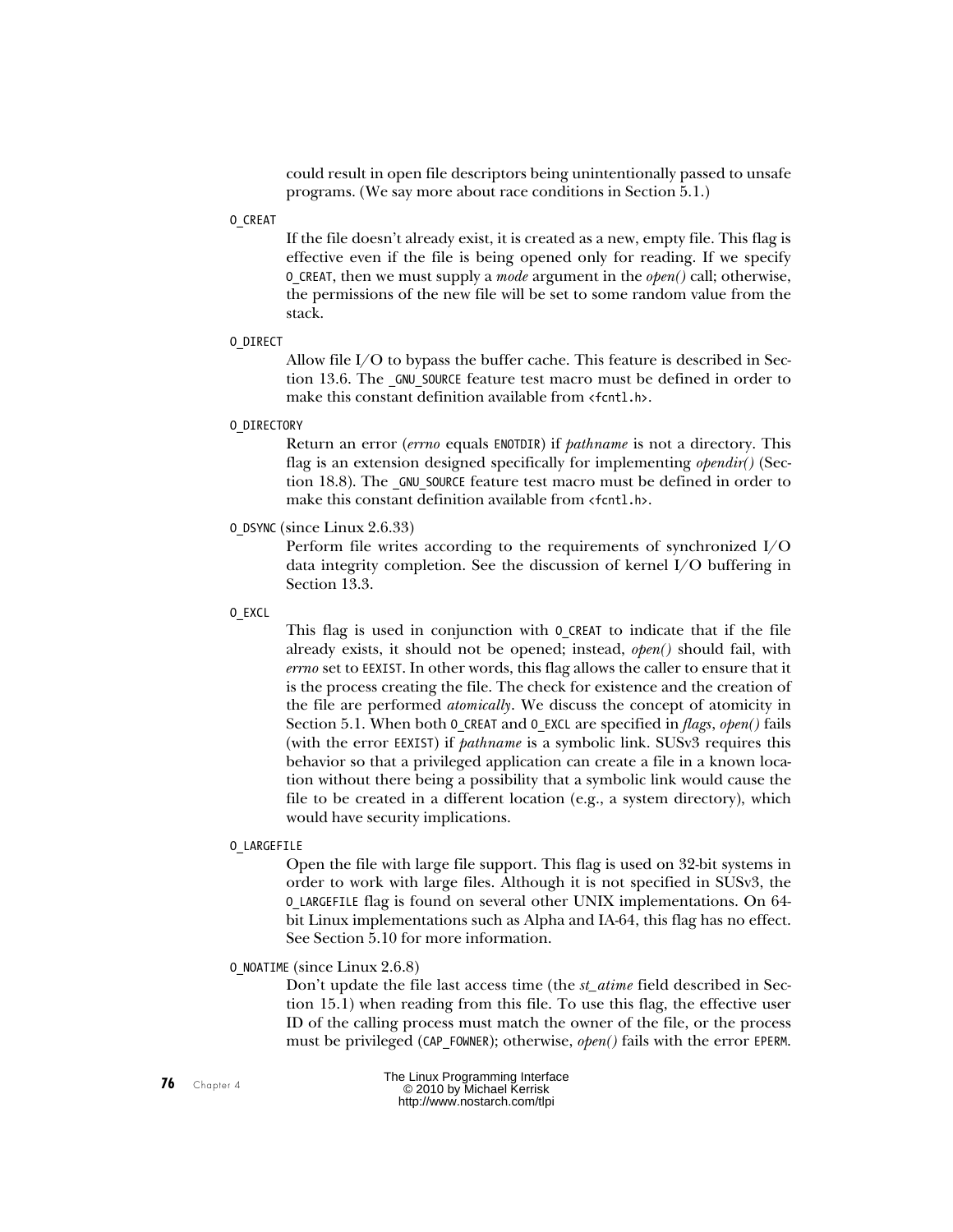(In reality, for an unprivileged process, it is the process's file-system user ID, rather than its effective user ID, that must match the user ID of the file when opening a file with the 0 NOATIME flag, as described in Section 9.5.) This flag is a nonstandard Linux extension. To expose its definition from <fcntl.h>, we must define the \_GNU\_SOURCE feature test macro. The O\_NOATIME flag is intended for use by indexing and backup programs. Its use can significantly reduce the amount of disk activity, because repeated disk seeks back and forth across the disk are not required to read the contents of a file and to update the last access time in the file's i-node (Section 14.4). Functionality similar to 0 NOATIME is available using the MS NOATIME  $mount()$ flag (Section 14.8.1) and the FS NOATIME FL flag (Section 15.5).

O\_NOCTTY

If the file being opened is a terminal device, prevent it from becoming the controlling terminal. Controlling terminals are discussed in Section 34.4. If the file being opened is not a terminal, this flag has no effect.

O\_NOFOLLOW

Normally, *open*() dereferences *pathname* if it is a symbolic link. However, if the 0 NOFOLLOW flag is specified, then  $open()$  fails (with *errno* set to ELOOP) if pathname is a symbolic link. This flag is useful, especially in privileged programs, for ensuring that  $open()$  doesn't dereference a symbolic link. To expose the definition of this flag from  $\langle$  fortl.h>, we must define the \_GNU\_SOURCE feature test macro.

O\_NONBLOCK

Open the file in nonblocking mode. See Section 5.9.

O\_SYNC

Open the file for synchronous I/O. See the discussion of kernel I/O buffering in Section 13.3.

O\_TRUNC

If the file already exists and is a regular file, then truncate it to zero length, destroying any existing data. On Linux, truncation occurs whether the file is being opened for reading or writing (in both cases, we must have write permission on the file). SUSv3 leaves the combination of O\_RDONLY and O\_TRUNC unspecified, but most other UNIX implementations behave in the same way as Linux.

## **4.3.2 Errors from open()**

If an error occurs while trying to open the file,  $open()$  returns  $-1$ , and *errno* identifies the cause of the error. The following are some possible errors that can occur (in addition to those already noted when describing the *flags* argument above):

EACCES

The file permissions don't allow the calling process to open the file in the mode specified by flags. Alternatively, because of directory permissions, the file could not be accessed, or the file did not exist and could not be created.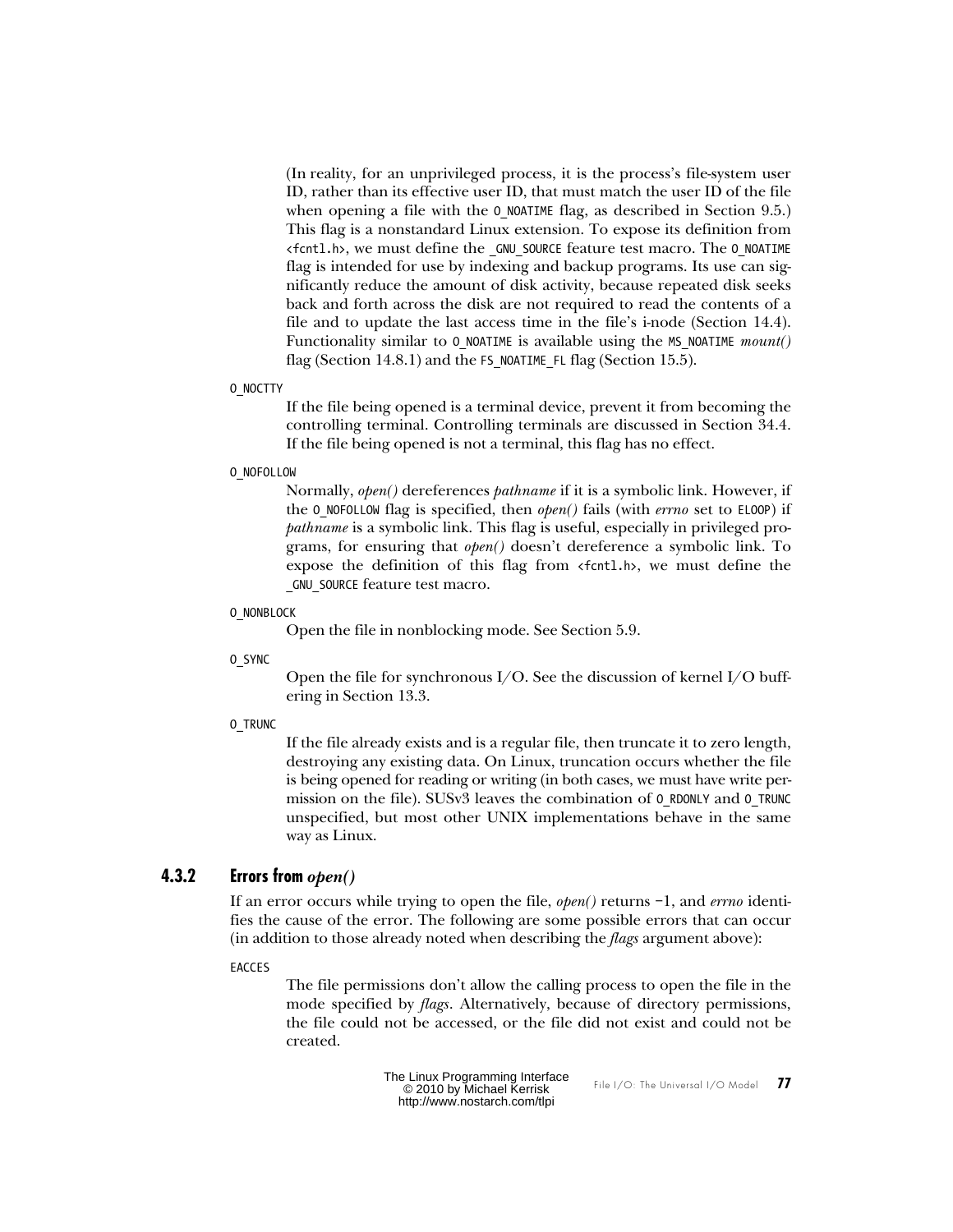#### **FTSDIR**

The specified file is a directory, and the caller attempted to open it for writing. This isn't allowed. (On the other hand, there are occasions when it can be useful to open a directory for reading. We consider an example in Section 18.11.)

#### EMFILE

The process resource limit on the number of open file descriptors has been reached (RLIMIT NOFILE, described in Section 36.3).

ENFILE

The system-wide limit on the number of open files has been reached.

ENOENT

The specified file doesn't exist, and 0 CREAT was not specified, or 0 CREAT was specified, and one of the directories in pathname doesn't exist or is a symbolic link pointing to a nonexistent pathname (a dangling link).

**FROFS** 

The specified file is on a read-only file system and the caller tried to open it for writing.

**ETXTBSY** 

The specified file is an executable file (a program) that is currently executing. It is not permitted to modify (i.e., open for writing) the executable file associated with a running program. (We must first terminate the program in order to be able to modify the executable file.)

When we later describe other system calls or library functions, we generally won't list the range of possible errors that may occur in the above fashion. (Such a list can be found in the corresponding manual page for each system call or library function.) We do so here for two reasons. One of these is that  $open()$  is the first system call that we describe in detail, and the above list illustrates that a system call or library function may fail for any of a number of reasons. Second, the specific reasons why *open*() may fail make an interesting list in themselves, illustrating a number of factors and checks that come into play when a file is accessed. (The above list is incomplete: see the  $open(2)$  manual page for more reasons why  $open()$  may fail.)

## **4.3.3 The creat() System Call**

In early UNIX implementations, open() had only two arguments and could not be used to create a new file. Instead, the *creat*() system call was used to create and open a new file.

#include <fcntl.h> int **creat**(const char \*pathname, mode t mode);

Returns file descriptor, or –1 on error

The *creat*() system call creates and opens a new file with the given *pathname*, or if the file already exists, opens the file and truncates it to zero length. As its function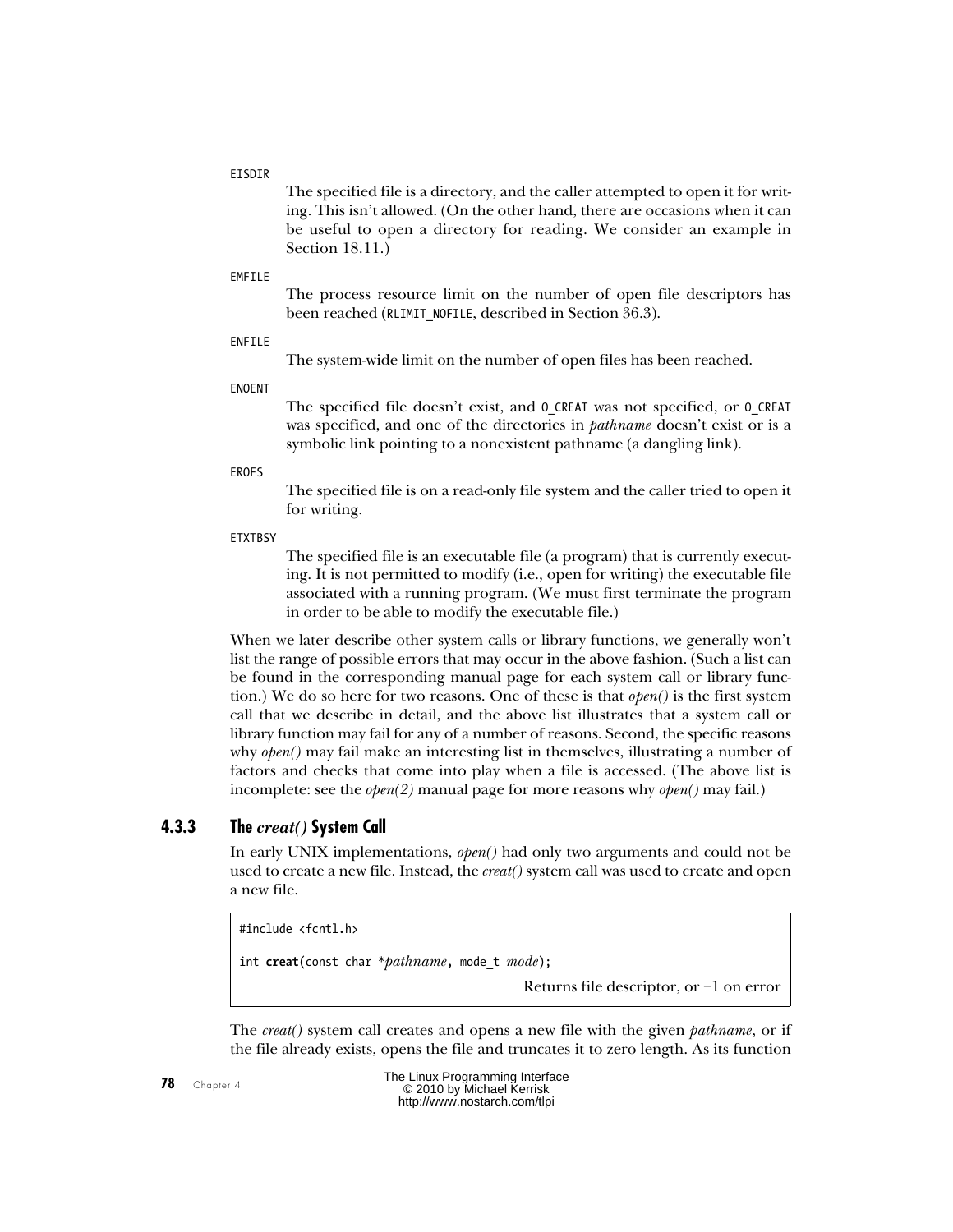result, *creat*() returns a file descriptor that can be used in subsequent system calls. Calling  $\text{creat}()$  is equivalent to the following  $\text{open}(()$  call:

 $fd = open(pathname, 0 WRONLY | 0 CREAT | 0 TRUNC, mode);$ 

Because the  $open()$  flags argument provides greater control over how the file is opened (e.g., we can specify  $0_RDWR$  instead of  $0_RNNMV$ ), creat() is now obsolete, although it may still be seen in older programs.

# **4.4 Reading from a File: read()**

The  $read()$  system call reads data from the open file referred to by the descriptor  $fd$ .

#include <unistd.h> ssize t **read**(int  $fd$ , void \*buffer, size t *count*); Returns number of bytes read, 0 on EOF, or –1 on error

The *count* argument specifies the maximum number of bytes to read. (The  $size_t$ data type is an unsigned integer type.) The *buffer* argument supplies the address of the memory buffer into which the input data is to be placed. This buffer must be at least count bytes long.

> System calls don't allocate memory for buffers that are used to return information to the caller. Instead, we must pass a pointer to a previously allocated memory buffer of the correct size. This contrasts with several library functions that do allocate memory buffers in order to return information to the caller.

A successful call to  $read()$  returns the number of bytes actually read, or 0 if end-offile is encountered. On error, the usual  $-1$  is returned. The *ssize\_t* data type is a signed integer type used to hold a byte count or a –1 error indication.

A call to read() may read less than the requested number of bytes. For a regular file, the probable reason for this is that we were close to the end of the file.

When read() is applied to other types of files—such as pipes, FIFOs, sockets, or terminals—there are also various circumstances where it may read fewer bytes than requested. For example, by default, a  $read()$  from a terminal reads characters only up to the next newline (\n) character. We consider these cases when we cover other file types in subsequent chapters.

Using  $read()$  to input a series of characters from, say, a terminal, we might expect the following code to work:

```
#define MAX_READ 20
char buffer[MAX_READ];
if (read(STDIN FILENO, buffer, MAX READ) == -1)
     errExit("read");
printf("The input data was: %s\n", buffer);
```
The output from this piece of code is likely to be strange, since it will probably include characters in addition to the string actually entered. This is because  $read()$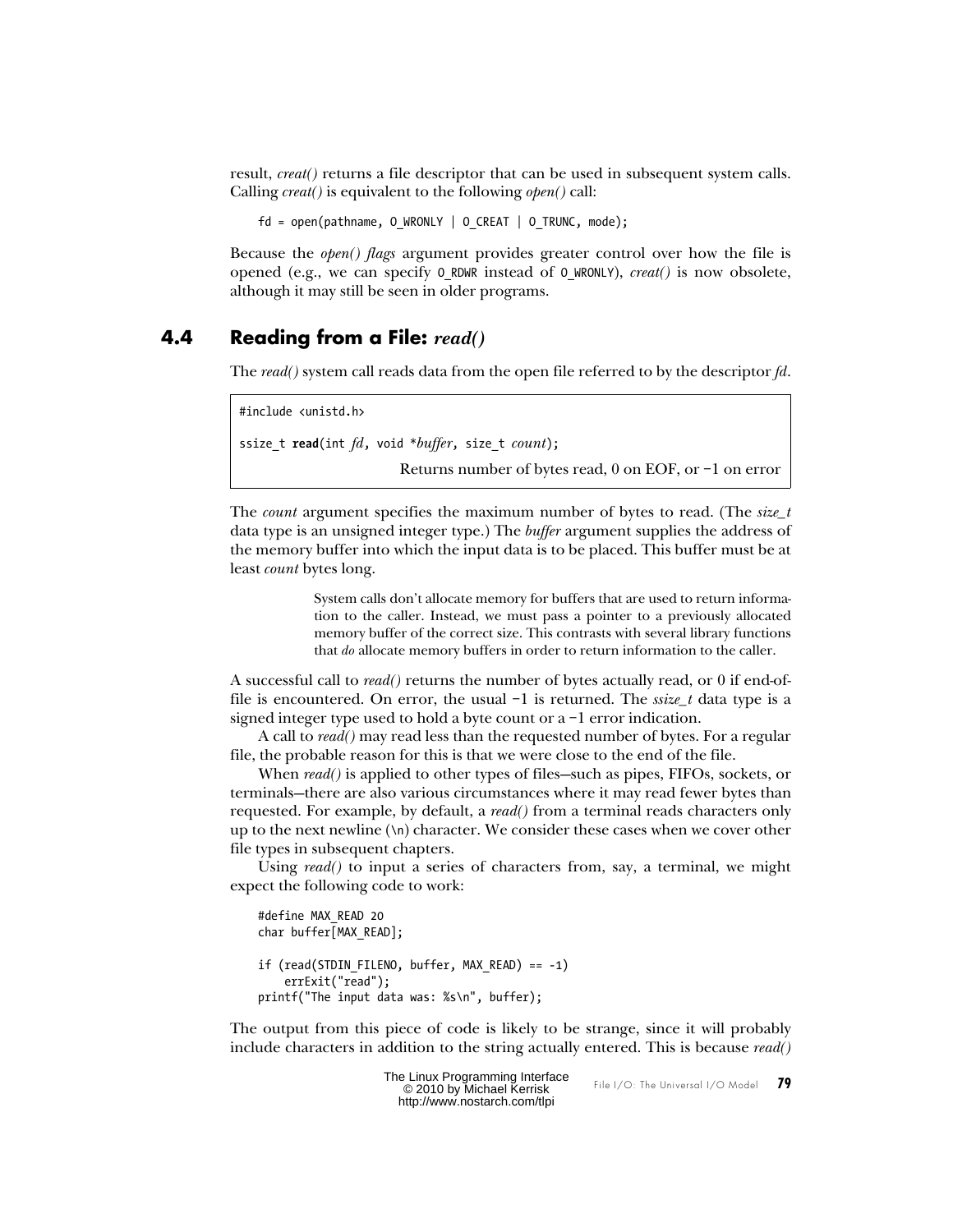doesn't place a terminating null byte at the end of the string that  $\text{printf}()$  is being asked to print. A moment's reflection leads us to realize that this must be so, since read() can be used to read any sequence of bytes from a file. In some cases, this input might be text, but in other cases, the input might be binary integers or C structures in binary form. There is no way for  $read()$  to tell the difference, and so it can't attend to the C convention of null terminating character strings. If a terminating null byte is required at the end of the input buffer, we must put it there explicitly:

```
char buffer[MAX READ + 1];
ssize t numRead;
numRead = read(STDIN FILENO, buffer, MAX READ);
if (numRead == -1)
     errExit("read");
buffer[numRead] = ' \0';printf("The input data was: %s\n", buffer);
```
Because the terminating null byte requires a byte of memory, the size of *buffer* must be at least one greater than the largest string we expect to read.

# **4.5 Writing to a File: write()**

The write() system call writes data to an open file.

#include <unistd.h> ssize t write(int fd, const void \*buffer, size t count); Returns number of bytes written, or –1 on error

The arguments to *write*() are similar to those for *read*(): *buffer* is the address of the data to be written; *count* is the number of bytes to write from *buffer*; and *fd* is a file descriptor referring to the file to which data is to be written.

On success, write() returns the number of bytes actually written; this may be less than *count*. For a disk file, possible reasons for such a *partial write* are that the disk was filled or that the process resource limit on file sizes was reached. (The relevant limit is RLIMIT FSIZE, described in Section 36.3.)

When performing I/O on a disk file, a successful return from  $write()$  doesn't guarantee that the data has been transferred to disk, because the kernel performs buffering of disk  $I/O$  in order to reduce disk activity and expedite *write*() calls. We consider the details in Chapter 13.

# **4.6 Closing a File: close()**

The *close*() system call closes an open file descriptor, freeing it for subsequent reuse by the process. When a process terminates, all of its open file descriptors are automatically closed.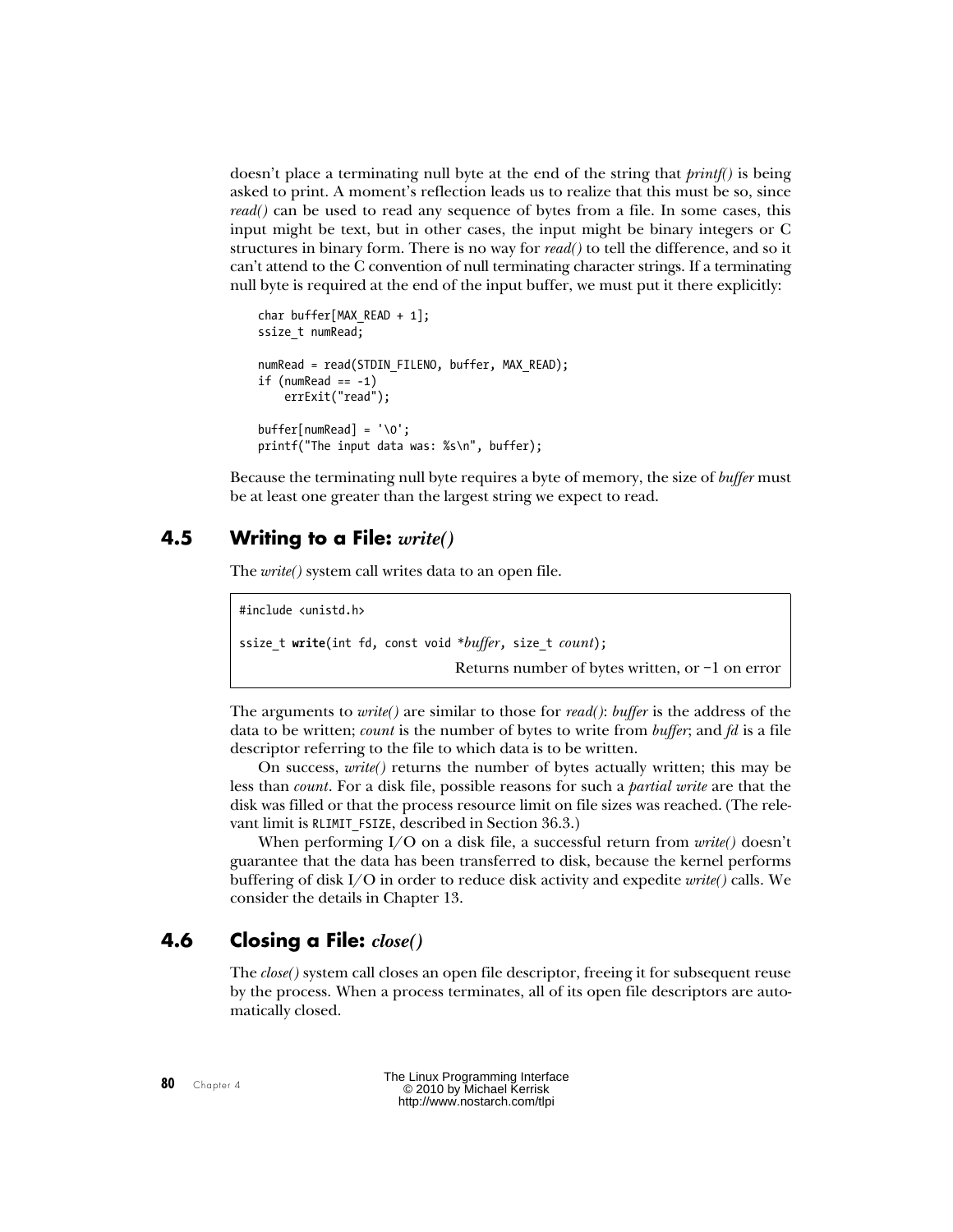```
#include <unistd.h>
int close(int fd);
```
Returns 0 on success, or –1 on error

It is usually good practice to close unneeded file descriptors explicitly, since this makes our code more readable and reliable in the face of subsequent modifications. Furthermore, file descriptors are a consumable resource, so failure to close a file descriptor could result in a process running out of descriptors. This is a particularly important issue when writing long-lived programs that deal with multiple files, such as shells or network servers.

Just like every other system call, a call to close() should be bracketed with errorchecking code, such as the following:

```
if (close(fd) == -1) errExit("close");
```
This catches errors such as attempting to close an unopened file descriptor or close the same file descriptor twice, and catches error conditions that a specific file system may diagnose during a close operation.

> NFS (Network File System) provides an example of an error that is specific to a file system. If an NFS commit failure occurs, meaning that the data did not reach the remote disk, then this error is propagated to the application as a failure in the close() call.

# **4.7 Changing the File Offset: lseek()**

For each open file, the kernel records a *file offset*, sometimes also called the *read*write offset or pointer. This is the location in the file at which the next read() or write() will commence. The file offset is expressed as an ordinal byte position relative to the start of the file. The first byte of the file is at offset 0.

The file offset is set to point to the start of the file when the file is opened and is automatically adjusted by each subsequent call to  $read()$  or  $write()$  so that it points to the next byte of the file after the byte(s) just read or written. Thus, successive read() and write() calls progress sequentially through a file.

The *lseek*() system call adjusts the file offset of the open file referred to by the file descriptor fd, according to the values specified in *offset* and whence.

#include <unistd.h>

off t lseek(int fd, off t offset, int whence);

Returns new file offset if successful, or –1 on error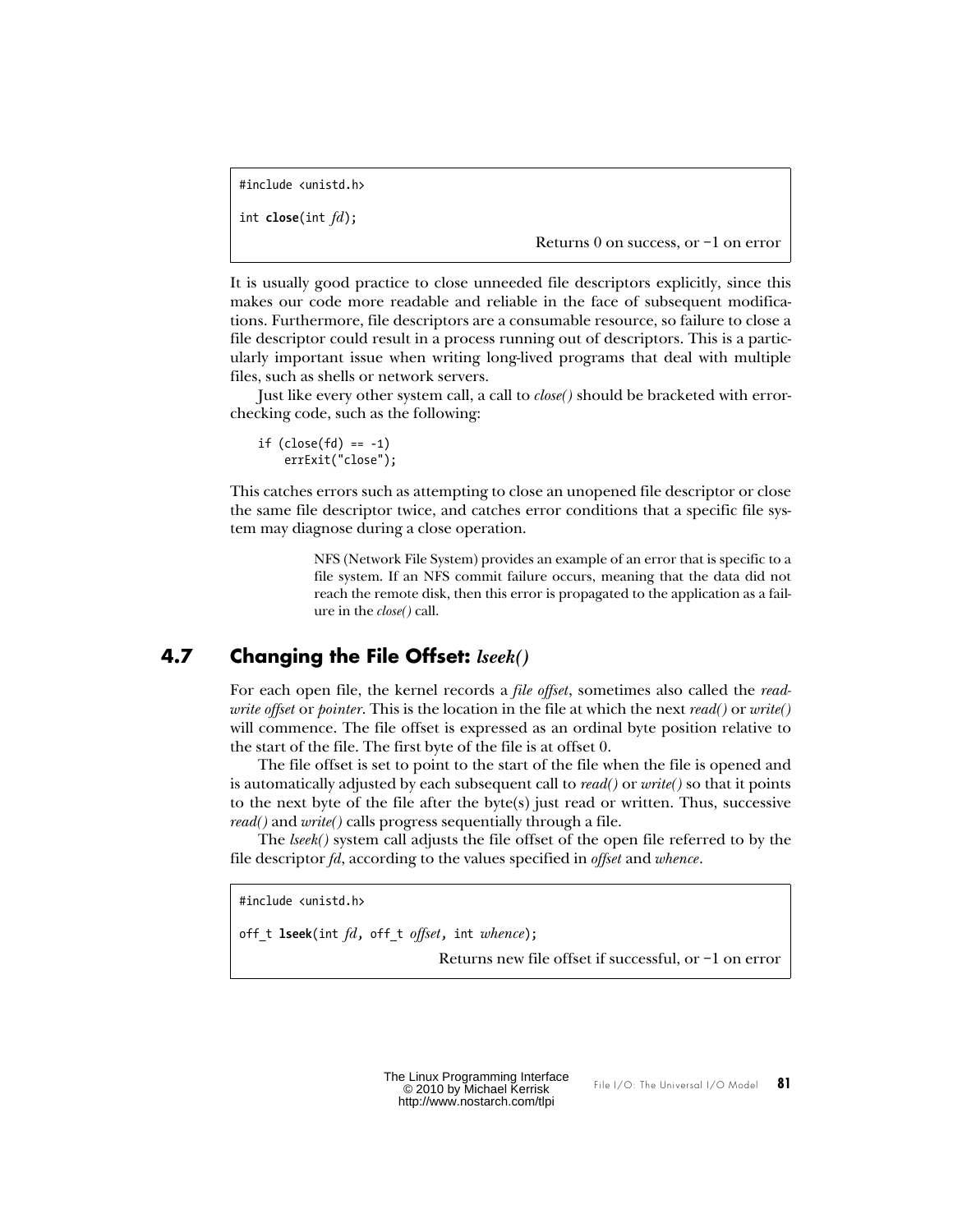The *offset* argument specifies a value in bytes. (The *off\_t* data type is a signed integer type specified by SUSv3.) The *whence* argument indicates the base point from which offset is to be interpreted, and is one of the following values:

#### SEEK\_SET

The file offset is set *offset* bytes from the beginning of the file.

SEEK\_CUR

The file offset is adjusted by *offset* bytes relative to the current file offset.

SEEK\_END

The file offset is set to the size of the file plus *offset*. In other words, *offset* is interpreted with respect to the next byte after the last byte of the file.

Figure 4-1 shows how the *whence* argument is interpreted.

In earlier UNIX implementations, the integers 0, 1, and 2 were used, rather than the SEEK\_\* constants shown in the main text. Older versions of BSD used different names for these values: L\_SET, L\_INCR, and L\_XTND.



**Figure 4-1:** Interpreting the *whence* argument of *lseek()* 

If whence is SEEK CUR or SEEK END, offset may be negative or positive; for SEEK SET, offset must be nonnegative.

The return value from a successful *lseek()* is the new file offset. The following call retrieves the current location of the file offset without changing it:

curr = lseek(fd, 0, SEEK\_CUR);

Some UNIX implementations (but not Linux) have the nonstandard tell(fd) function, which serves the same purpose as the above *lseek*() call.

Here are some other examples of  $\textit{lseek}()$  calls, along with comments indicating where the file offset is moved to:

| lseek(fd, 0, SEEK SET);     | $/*$ Start of file $*/$                       |
|-----------------------------|-----------------------------------------------|
| lseek(fd, 0, SEEK END);     | $/*$ Next byte after the end of the file $*/$ |
| lseek(fd, -1, SEEK END);    | $/*$ Last byte of file $*/$                   |
| lseek(fd, -10, SEEK CUR);   | $/*$ Ten bytes prior to current location $*/$ |
| lseek(fd, 10000, SEEK END); | $/*$ 10001 bytes past last byte of file $*/$  |

Calling *lseek*() simply adjusts the kernel's record of the file offset associated with a file descriptor. It does not cause any physical device access.

We describe some further details of the relationship between file offsets, file descriptors, and open files in Section 5.4.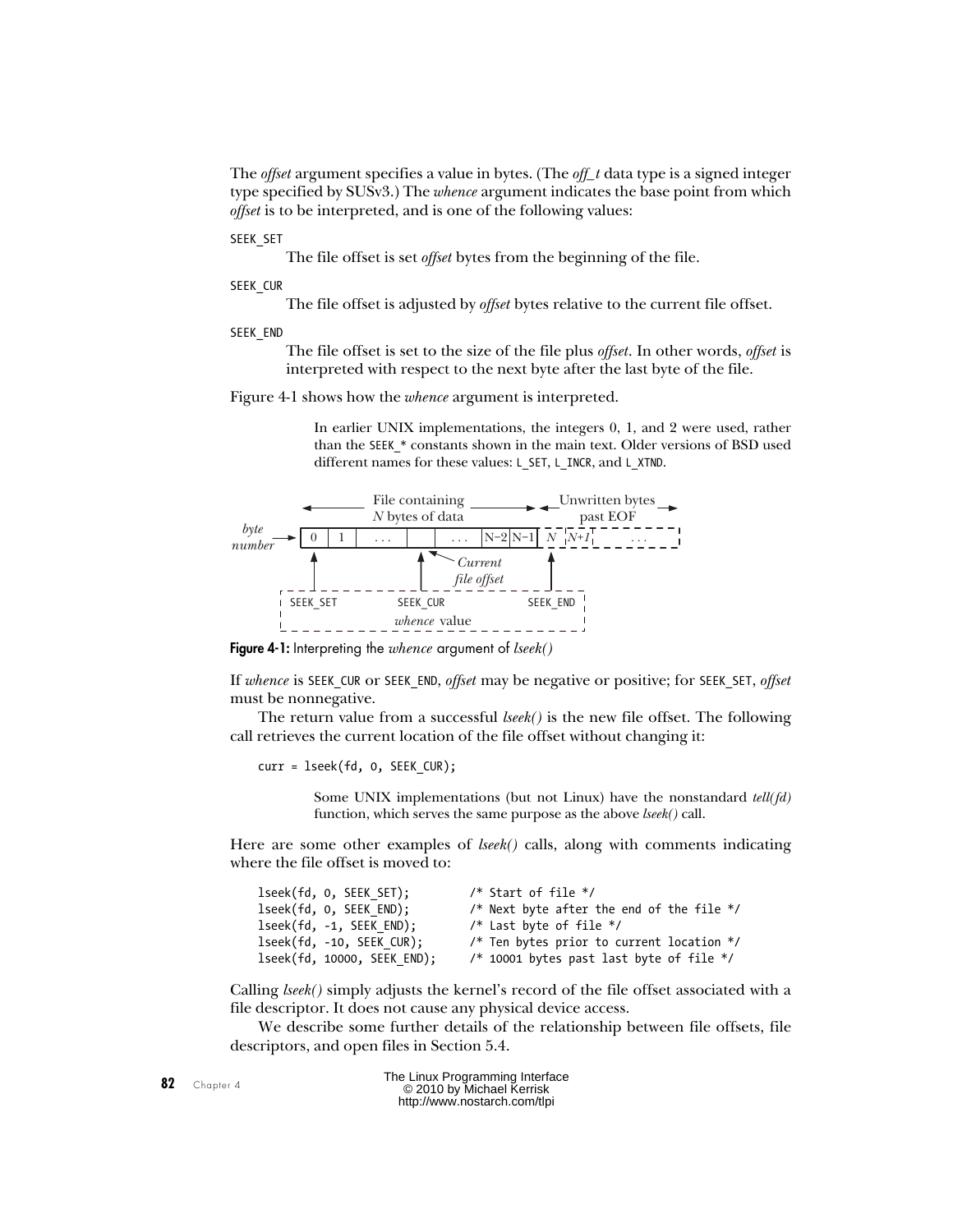We can't apply  $\text{leek}()$  to all types of files. Applying  $\text{leek}()$  to a pipe, FIFO, socket, or terminal is not permitted; *lseek*() fails, with *errno* set to ESPIPE. On the other hand, it is possible to apply  $\textit{lseek}()$  to devices where it is sensible to do so. For example, it is possible to seek to a specified location on a disk or tape device.

> The  $l$  in the name  $\text{leek}(l)$  derives from the fact that the *offset* argument and the return value were both originally typed as long. Early UNIX implementations provided a seek() system call, which typed these values as int.

#### **File holes**

What happens if a program seeks past the end of a file, and then performs  $I/O$ ? A call to  $read()$  will return 0, indicating end-of-file. Somewhat surprisingly, it is possible to write bytes at an arbitrary point past the end of the file.

The space in between the previous end of the file and the newly written bytes is referred to as a *file hole*. From a programming point of view, the bytes in a hole exist, and reading from the hole returns a buffer of bytes containing 0 (null bytes).

File holes don't, however, take up any disk space. The file system doesn't allocate any disk blocks for a hole until, at some later point, data is written into it. The main advantage of file holes is that a sparsely populated file consumes less disk space than would otherwise be required if the null bytes actually needed to be allocated in disk blocks. Core dump files (Section 22.1) are common examples of files that contain large holes.

> The statement that file holes don't consume disk space needs to be qualified slightly. On most file systems, file space is allocated in units of blocks (Section 14.3). The size of a block depends on the file system, but is typically something like 1024, 2048, or 4096 bytes. If the edge of a hole falls within a block, rather than on a block boundary, then a complete block is allocated to store the data in the other part of the block, and the part corresponding to the hole is filled with null bytes.

Most native UNIX file systems support the concept of file holes, but many nonnative file systems (e.g., Microsoft's VFAT) do not. On a file system that doesn't support holes, explicit null bytes are written to the file.

The existence of holes means that a file's nominal size may be larger than the amount of disk storage it utilizes (in some cases, considerably larger). Writing bytes into the middle of the file hole will decrease the amount of free disk space as the kernel allocates blocks to fill the hole, even though the file's size doesn't change. Such a scenario is uncommon, but nevertheless one to be aware of.

> SUSv3 specifies a function, *posix\_fallocate(fd, offset, len)*, that ensures that space is allocated on disk for the byte range specified by *offset* and *len* for the disk file referred to by the descriptor  $fd$ . This allows an application to be sure that a later write() to the file won't fail because disk space is exhausted (which could otherwise occur if a hole in the file was filled in, or some other application consumed space on the disk before the full extent of the file was written). Historically, the *glibc* implementation of this function achieved the desired result by writing a 0 byte into each block in the specified range. Since version 2.6.23, Linux provides an *fallocate*() system call, which provides a more efficient way of ensuring that the necessary space is allocated, and the glibc posix\_fallocate() implementation makes use of this system call when it is available.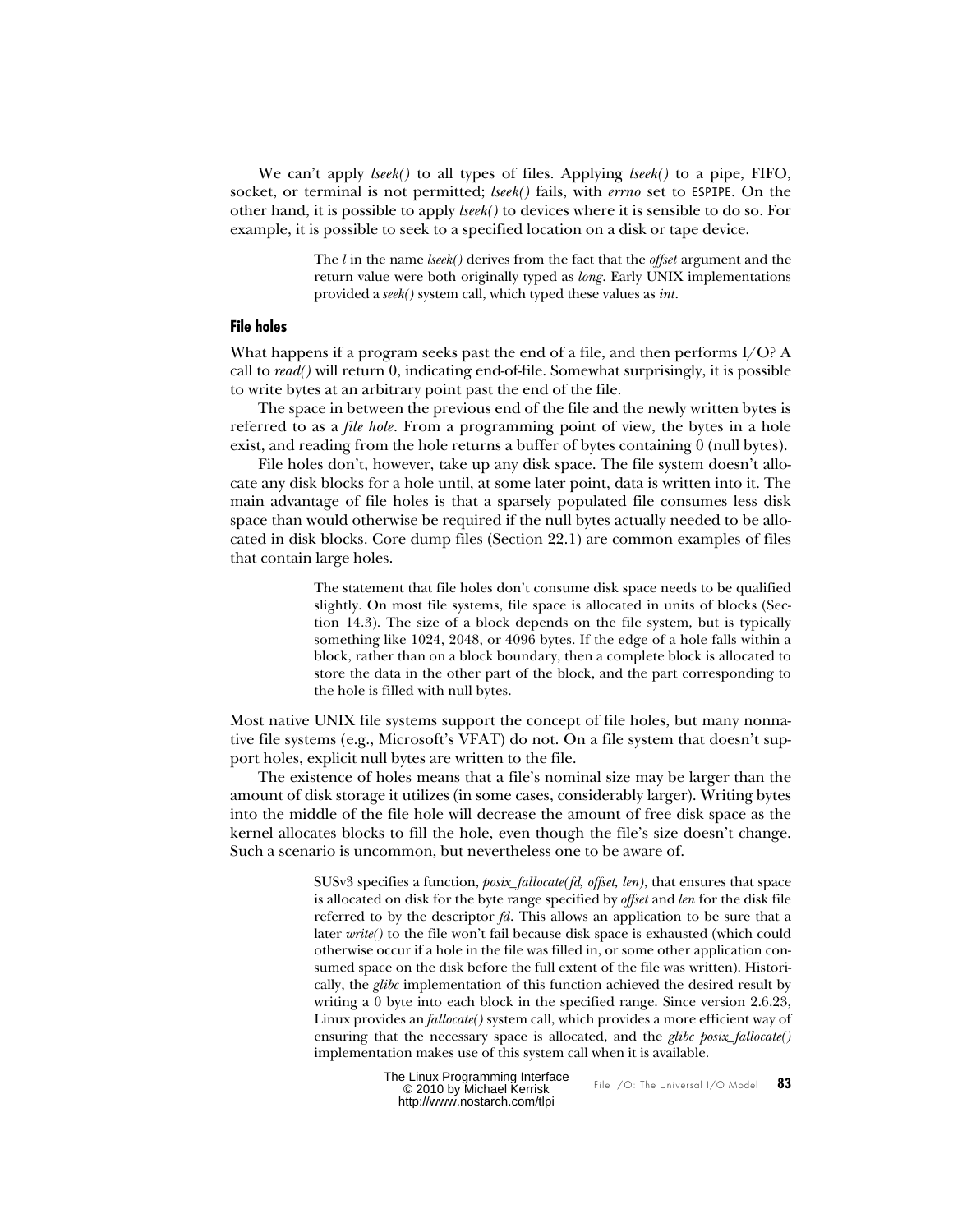<span id="page-15-0"></span>Section 14.4 describes how holes are represented in a file, and Section 15.1 describes the  $stat()$  system call, which can tell us the current size of a file, as well as the number of blocks actually allocated to the file.

#### **Example program**

[Listing 4-3](#page-15-0) demonstrates the use of lseek() in conjunction with read() and write(). The first command-line argument to this program is the name of a file to be opened. The remaining arguments specify  $I/O$  operations to be performed on the file. Each of these operations consists of a letter followed by an associated value (with no separating space):

- soffset: Seek to byte offset from the start of the file.
- *rlength:* Read *length* bytes from the file, starting at the current file offset, and display them in text form.
- Rlength: Read length bytes from the file, starting at the current file offset, and display them in hexadecimal.
- wstr: Write the string of characters specified in str at the current file offset.

**Listing 4-3:** Demonstration of *read(), write(),* and *lseek()* 

**fileio/seek\_io.c**

```
#include <sys/stat.h>
#include <fcntl.h>
#include <ctype.h>
#include "tlpi hdr.h"
int
main(int argc, char *argv[])
{
    size t len;
     off_t offset;
     int fd, ap, j;
     unsigned char *buf;
    ssize t numRead, numWritten;
    if (argc \langle 3 \rangle || strcmp(argv[1], "--help") == 0)
         usageErr("%s file {r<length>|R<length>|w<string>|s<offset>}...\n",
                 argv[0];
    fd = open(argv[1], 0 RDWR | 0 CREAT,
                S_IRUSR | S_IWUSR | S_IRGRP | S_IWGRP |
                 S_IROTH | S_IWOTH); /* rw-rw-rw- */
    if (fd == -1) errExit("open");
    for (ap = 2; ap < argc; ap++) {
         switch (argv[ap][0]) {
         case 'r': /* Display bytes at current offset, as text */
         case 'R': /* Display bytes at current offset, in hex */
            len = getLong(&argv[ap][1], GN ANY BASE, argv[ap]);
```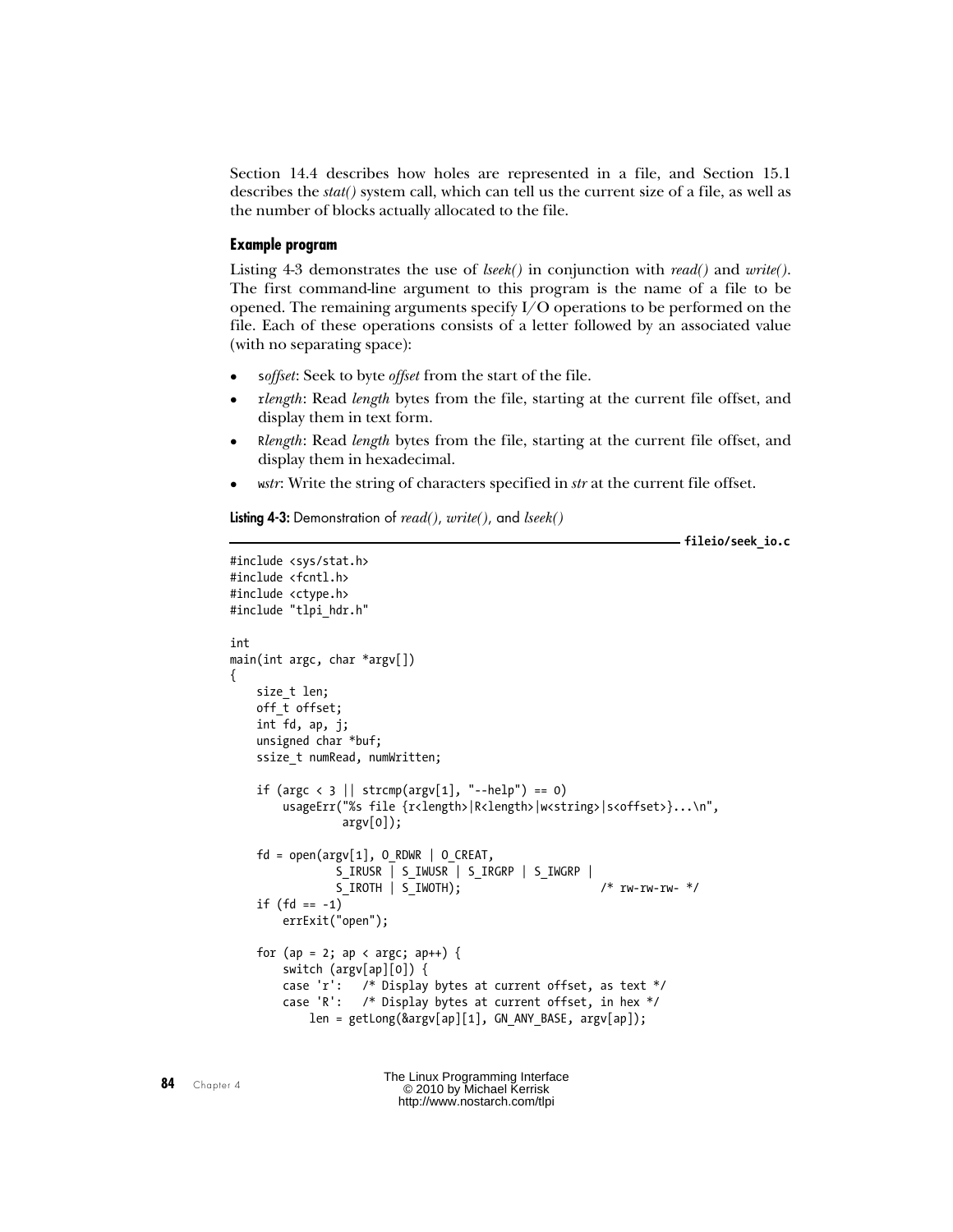```
buf = malloc(len);if (buf == NULL) errExit("malloc");
         numRead = read(fd, buf, len);
        if (numRead == -1)
             errExit("read");
        if (numRead == 0) {
             printf("%s: end-of-file\n", argv[ap]);
         } else {
             printf("%s: ", argv[ap]);
            for (j = 0; j \lt numRead; j++) {
                if (\arg v[\text{ap}][0] == 'r') printf("%c", isprint(buf[j]) ? buf[j] : '?');
                 else
                      printf("%02x ", buf[j]);
             }
             printf("\n");
         }
         free(buf);
         break;
     case 'w': /* Write string at current offset */
         numWritten = write(fd, &argv[ap][1], strlen(&argv[ap][1]));
         if (numWritten == -1)
             errExit("write");
        printf("%s: wrote %ld bytes\n", argv[ap], (long) numWritten);
         break;
     case 's': /* Change file offset */
        offset = getLong(&argv[ap][1], GN ANY BASE, argv[ap]);
        if (lseek(fd, offset, SEEK SET) == -1)
             errExit("lseek");
         printf("%s: seek succeeded\n", argv[ap]);
         break;
     default:
         cmdLineErr("Argument must start with [rRws]: %s\n", argv[ap]);
     }
 }
 exit(EXIT_SUCCESS);
```
**fileio/seek\_io.c**

The following shell session log demonstrates the use of the program in [Listing 4-3](#page-15-0), showing what happens when we attempt to read bytes from a file hole:

\$ **touch tfile** Create new, empty file \$ **./seek\_io tfile s100000** *wabc*Seek to offset 100,000, write "abc" s100000: seek succeeded wabc: wrote 3 bytes

}

The Linux Programming Interface © 2010 by Michael Kerrisk http://www.nostarch.com/tlpi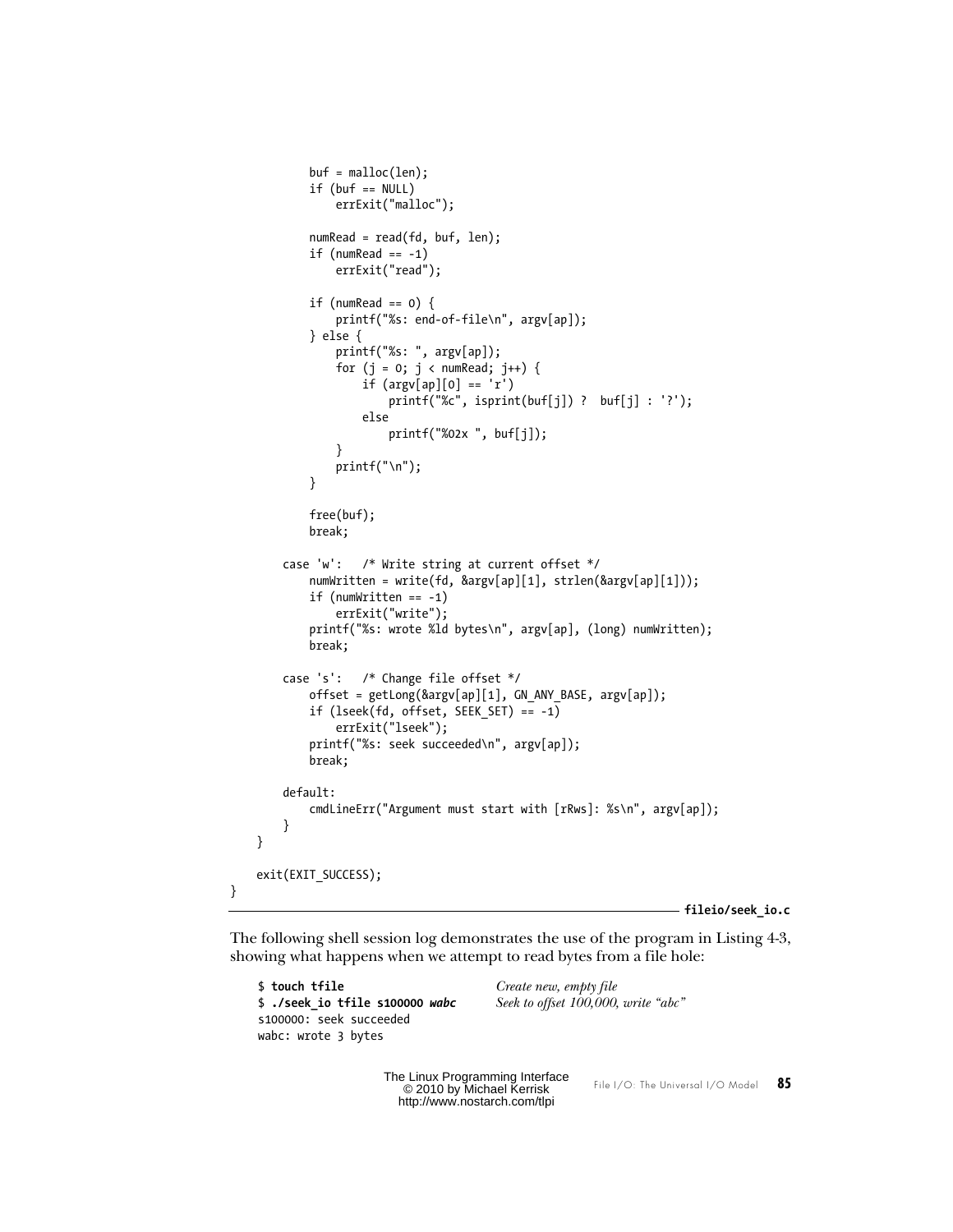<span id="page-17-0"></span>\$ **ls -l tfile** Check size of file -rw-r--r-- 1 mtk users 100003 Feb 10 10:35 tfile \$ **./seek\_io tfile s10000 R5** Seek to offset 10,000, read 5 bytes from hole s10000: seek succeeded R5: 00 00 00 00 00 00  $B$ ytes in the hole contain 0

# **4.8 Operations Outside the Universal I/O Model: ioctl()**

The *ioctl*() system call is a general-purpose mechanism for performing file and device operations that fall outside the universal  $I/O$  model described earlier in this chapter.

#include <sys/ioctl.h>

int **ioctl**(int *fd*, int *request*, ... /\*  $argp$  \*/);

Value returned on success depends on *request*, or  $-1$  on error

The fd argument is an open file descriptor for the device or file upon which the control operation specified by *request* is to be performed. Device-specific header files define constants that can be passed in the *request* argument.

As indicated by the standard C ellipsis (...) notation, the third argument to  $i\text{o}ctl()$ , which we label  $\text{arg}$ , can be of any type. The value of the *request* argument enables *ioctl()* to determine what type of value to expect in *argp*. Typically, *argp* is a pointer to either an integer or a structure; in some cases, it is unused.

We'll see a number of uses for *ioctl()* in later chapters (see, for example, Section 15.5).

> The only specification that SUSv3 makes for *ioctl()* is for operations to control STREAMS devices. (The STREAMS facility is a System V feature that is not supported by the mainline Linux kernel, although a few add-on implementations have been developed.) None of the other ioctl() operations described in this book is specified in SUSv3. However, the *ioctl()* call has been part of the UNIX system since early versions, and consequently several of the *ioctl()* operations that we describe are provided on many other UNIX implementations. As we describe each *ioctl()* operation, we note portability issues.

## **4.9 Summary**

In order to perform  $I/O$  on a regular file, we must first obtain a file descriptor using  $open(.)$ . I/O is then performed using read() and write(). After performing all I/O, we should free the file descriptor and its associated resources using  $close($ ). These system calls can be used to perform  $I/O$  on all types of files.

The fact that all file types and device drivers implement the same  $I/O$  interface allows for universality of  $I/O$ , meaning that a program can typically be used with any type of file without requiring code that is specific to the file type.